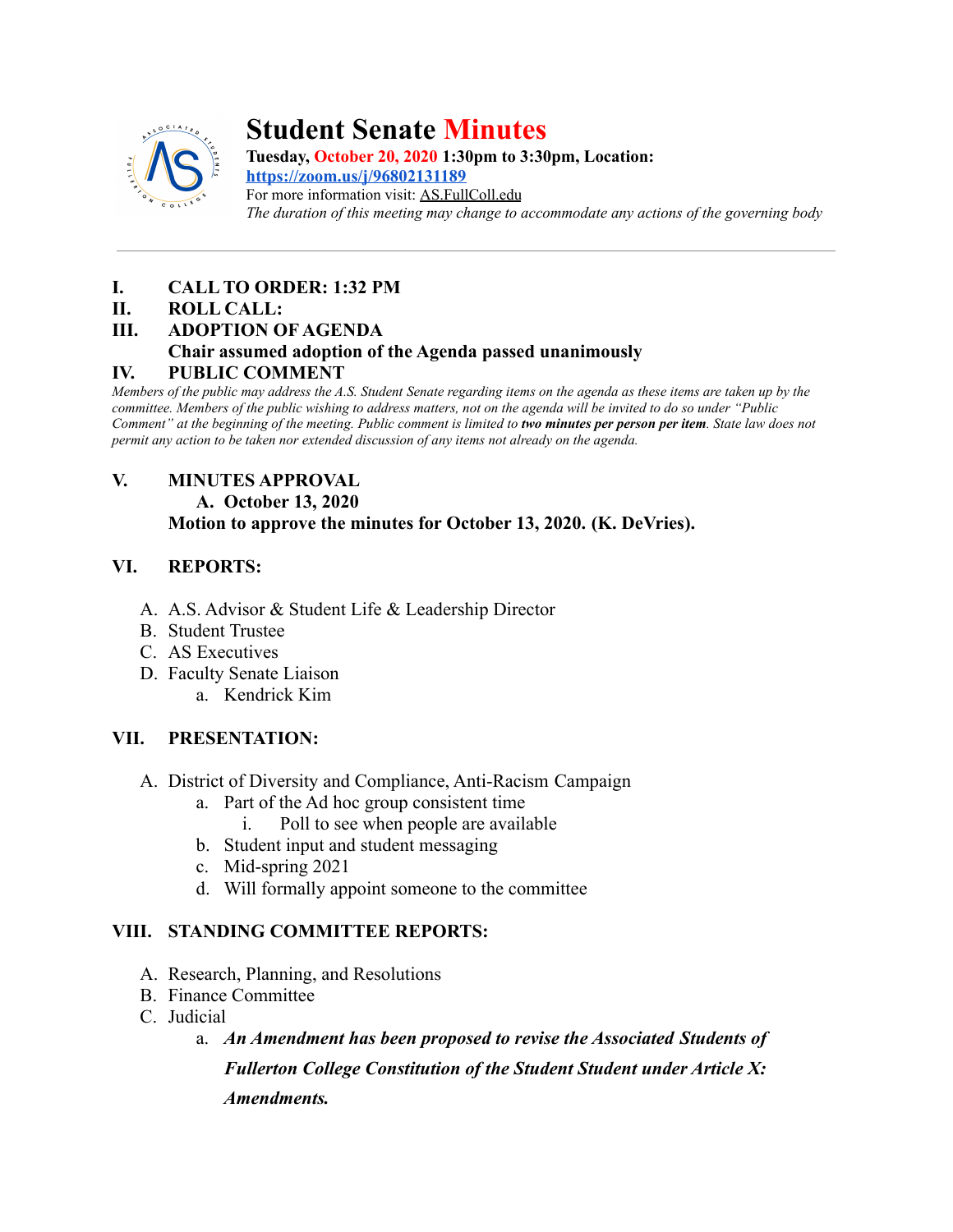*This amendment will be made to Section A. Amendments and changes to this section.*

*Current Statement: "Amendments to the Constitution of the Associated Students shall be ratified if -two-thirds (⅔) of the students who vote in the affirmative"*

*Revised statement: Amendments to the Constitution of the Associated Students shall be ratified if - two-thirds (⅔) of the elected or appointed senators vote in the affirmative.*

*New Statement: The students at large will be asked to vote on proposed amendments to the statement of purpose for Associated Students or amendments to the membership of Associated Students. A two-thirds (2/3) vote in the affirmative shall be required to amend the statement of purpose and/or membership of Associated Students. New statement: Any proposed amendments shall appear on two consecutive agendas for regular meetings of the Student Senate before being subject to action by the Student Senate.*

**Motion to endorse an amendment to the Associated Students Constitution. (L. Ueno) Election committee meeting to follow**

D. Activities

#### **IX. OLD BUSINESS**

A. Swearing in new Senators

**Arpon, Malia; Hohbein, Brito, Giselle; Cristian; and Lee, Audrey; were sworn in as A.S. Senators**

- B. CDO Committee Appointments
	- a. Madison Mucetti Sustainability Committee
	- b. Monica Gonzalez Professional Learning Committee
	- c. Institutional Effectiveness Coordinating Committee

**Motion to appoint the listed students for CDO committee: Sustainability: S. Brewster, G. Waughan, E. Garavito; Curriculum: J. King; Diversity: O. Garcia; Institutional Research Effectiveness Committee: K. Lopez; Pathways: L. McGrady; Student Health Advisory Committee: C. Leong, D. Tran; SLO and Assessment Committee: S. Brewster; Study Abroad: A. Lee; District Equal Employment Opportunity Advisory Committee: M. Arpon; Professional Learning Committee M. Gonzalez senators and representatives to the CDO committees (T.Cruz)**

**Motion to extend the time by 10 minutes (T. Cruz). The motion passed unanimously**

**Motion to approve M. Arpon, T. Cruz, U. Naveed, M. DeVries, K. Lopez, K. DeVries, D. Ritchie, O. Garcia, E. Garavito, L. Ueno, G. DeVries, S. Brewster, A. Lee, D. Robles, C. Hohbein, G. Waughan, listed for the task force for a letter to the Board of Trustee regarding Ryan Bent and microaggressions. (U. Naveed).**

- C. AS Sub Committees
- D. AS Newsletter

**Motion to extend the time by 10 minutes (T. Cruz). The motion passed unanimously**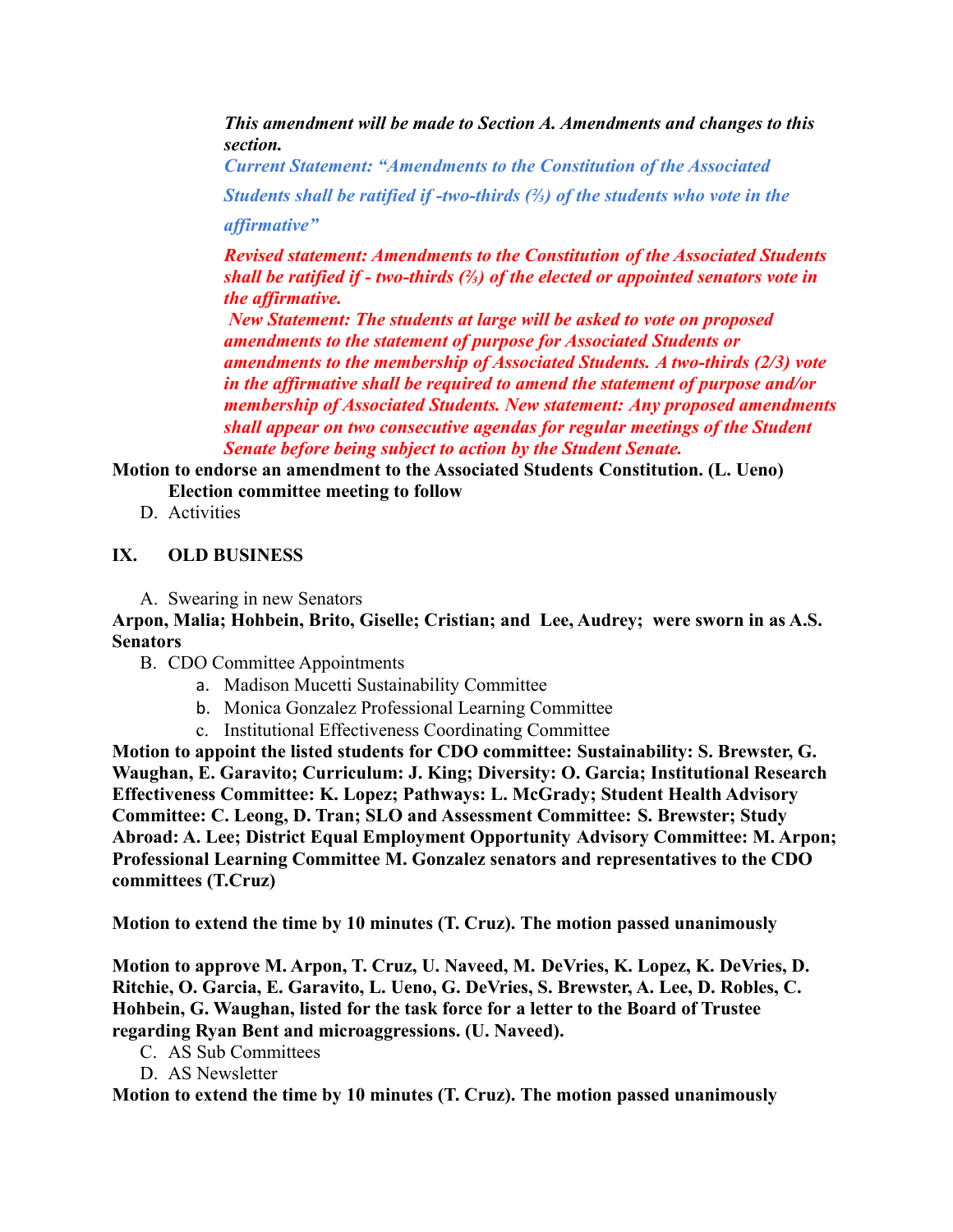**Motion to approve T. Cruz, E. Tusken, K. DeVries, U. Naveed, K. Lopez, M. Arpon, M. DeVries and establish a task force for a AS newsletter. (K. DeVries).**

E. Student ID Cards

#### **X. NEW BUSINESS:**

A. Survey

a. Possible action to take place

**A motion to extend the time by 5 minutes. (T. Cruz). The motion passed unanimously.**

**A motion to submit the questions to the office of institutional effectiveness. (T. Cruz). Motion passes unanimously.**

#### **XI. ANNOUNCEMENTS**

#### **XII. ADJOURNMENT: 3:55 PM**

| <b>Senator Name</b> | <b>Diversity</b> | <b>Student Health</b><br><b>Advisory</b> | <b>Sustainability</b>       |
|---------------------|------------------|------------------------------------------|-----------------------------|
| Adamo, Lauren       |                  |                                          |                             |
| Aquirre, Lucas      | King             | Aguirre/Leong                            | Garavito, Brewster, Waughan |
| Arpon, Malia        |                  | Tran/Leong                               | Brewster, Garavito          |
| Bender, Crystal     |                  |                                          |                             |
| Brewster, Sheree    | Omar             | Tran/Aquirre                             | Brewster, Waughan, Garavito |
| Brito, Giselle      | King             | Aguirre/Tran                             | Brewster, Waughan, Garavito |
| DeVries, Grant      | Omar             | Leong/Aguirre                            | Brewster, Waughan, Garavito |
| DeVries, Kennedy    | King             | Tran/Leong                               | Brewster, Waughan, Garavito |
| Farias, Alexandra   | Omar             | Leong/Aguirre                            | Brewster, Waughan, Garavito |
| Garavito, Emandra   | King             | Tran/Aguirre                             | Waughan, Brewster, Garavito |
| Garcia, Omar        |                  | Aguirre/Tran                             | Waughan, Brewster, Garavito |
| Hohbein, Cristian   | Omar             | Tran/Leong                               | Brewster, Garavito, Waughan |
| Lee, Audrey         | Omar             | Leong/Tran                               |                             |
| Leong, Courtney     | King             | Leong/Aguirre                            |                             |
| Lopez, Karla        | Omar             | Leong/Aguirre                            | Waughan, Brewster, Garavito |
| Martin, Nikita      | King             | Leong/Tran                               | Brewster, Waughan,          |
| McGrady, Liam       | King             | Tran/Aguirre                             |                             |